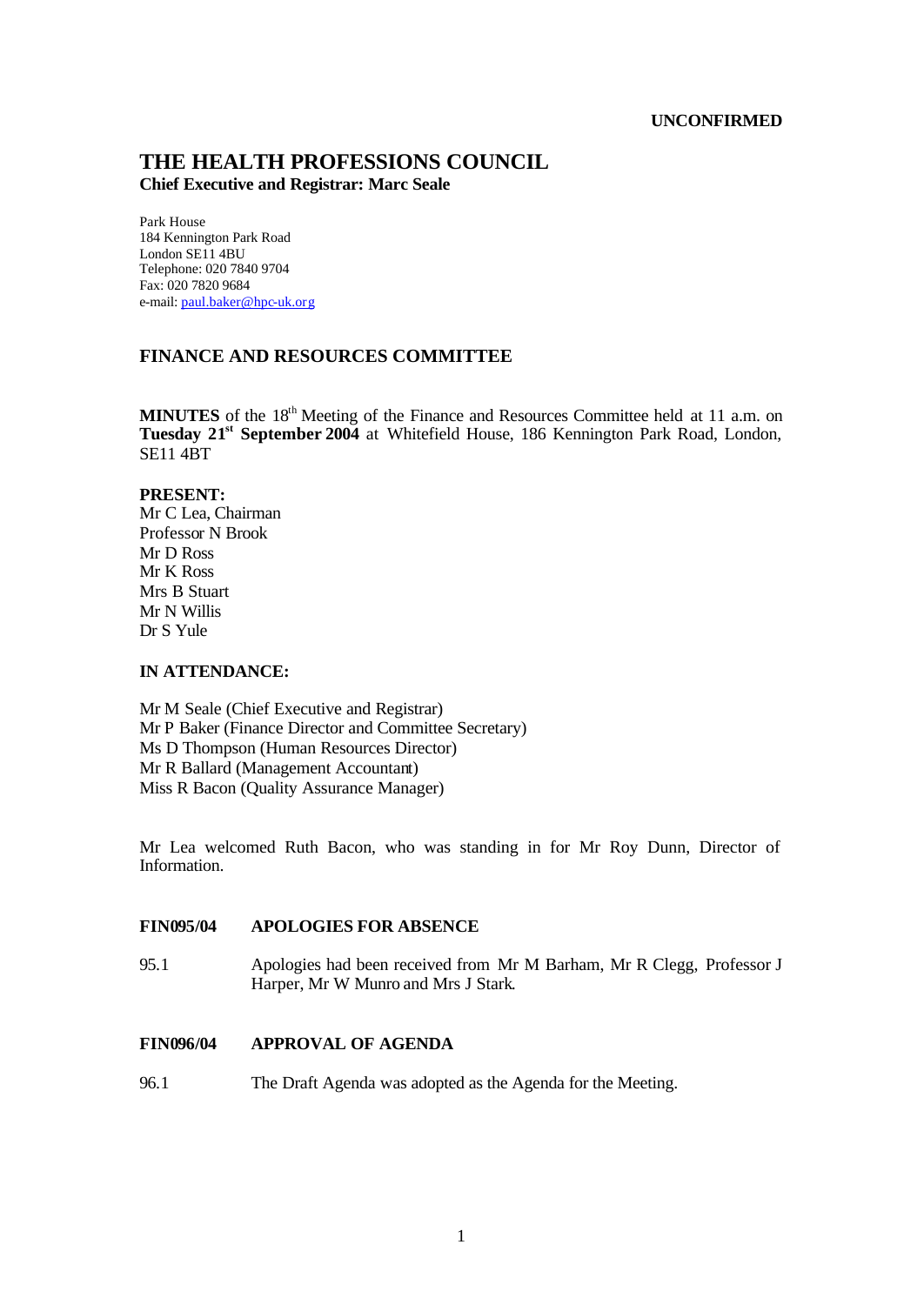# **FIN097/04 APPROVAL OF MINUTES OF THE MEETING HELD ON 27TH JULY 2004**

97.1 The minutes of the  $17<sup>th</sup>$  meeting of the Health Professions Council Finance and Resources Committee were confirmed as a true record and signed by the Chairman.

#### **FIN098/04 MATTERS ARISING**

#### 98.1 **LISA Reporting** (Minute FIN087.7/04)

It was reported that work is continuing to enhance the reporting and make the system easier to audit. BDO Stoy Hayward have indicated that they will be testing the auditability again before the end of the year and provide us with more details of their requirements in advance.

#### 98.2 **Legal process costs** (Minute FIN093.4/04)

It was reported that financial implications were being ascertained with changes to the processes to be brought into the budget for 2005/6. Marc Seale indicated that he would bring a paper to the Council at its December meeting.

Mr Seale indicated that there were significantly more registration appeals than had been at first estimated. Legal advice is sought. If we have no defence the applicant is put on the register. Others are decided at Registration Panel meetings once a month and approximately 65% of these are currently being decided in our favour. The process is being run by Mick Calligy in the Fitness to Practise Department. Registrant Assessors are making some decisions incorrectly with some assessors, who had formerly worked under the auspices of CPSM, only learning the HPC method slowly.

### **FIN099/04 FINANCE AND OFFICE SERVICES REPORT**

- 99.1 Paul Baker, the Finance Director, presented his monthly report.
- 99.2 A performance indicator schedule had been added to the report and was explained. The section on purchase ledger would be enhanced in due course.
- 99.3 £2,000,000 was on money market deposit at an interest rate of 4.41% and around £800,000 was currently held on Business Reserve Account at 2.3%.
- 99.4 A number of meetings had taken place and in particular work had continued on the 5-year plan, attendance allowance comparisons and enhancing LISA system reporting.
- 99.5 The building works (outside painting, front "garden" landscaping and some inside painting) were nearing completion. New air conditioning units were now operating on some floors within Park House.
- 99.6 The Committee NOTED the paper.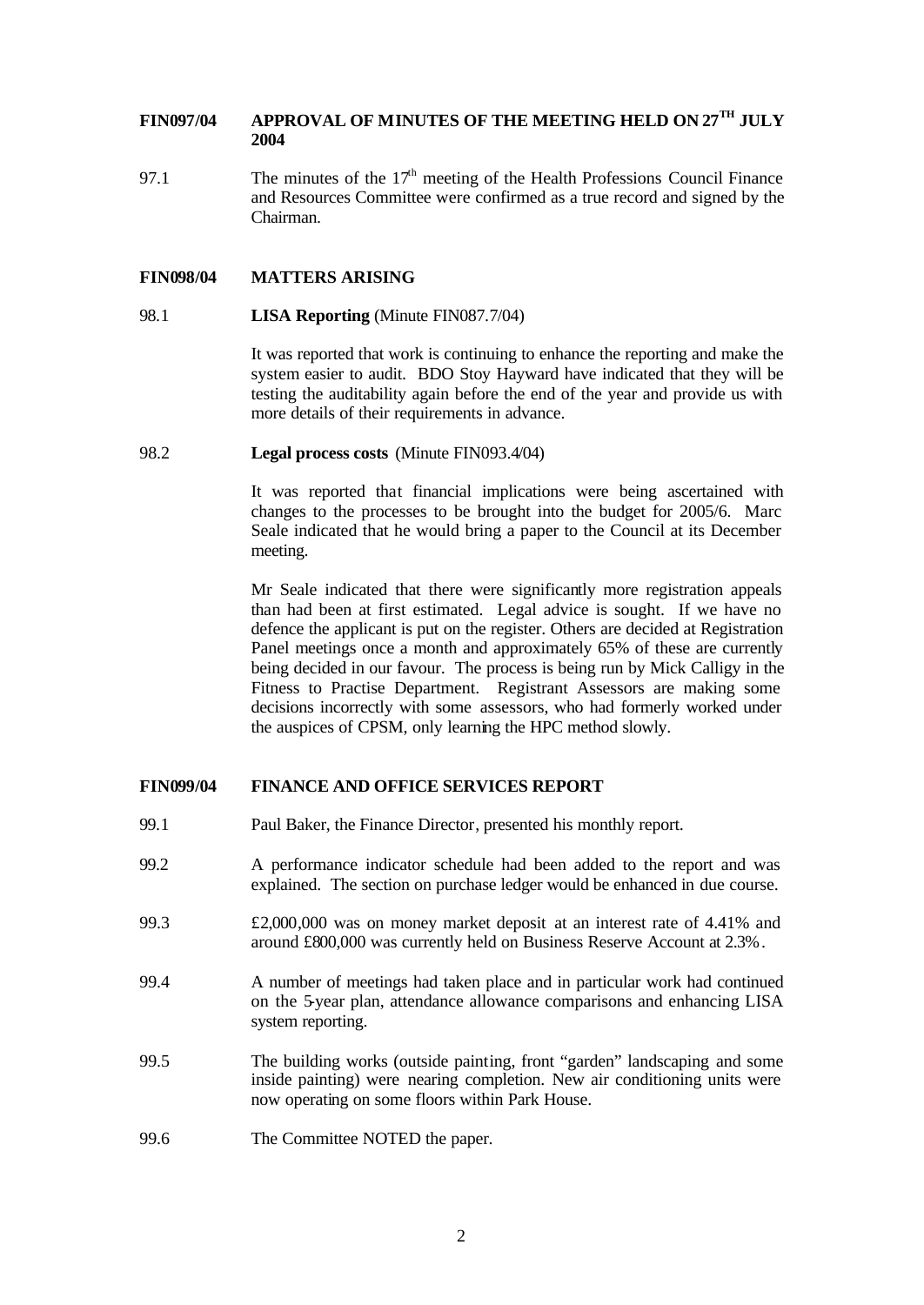# **FIN100/04 IT REPORT**

- 100.1 Ruth Bacon, the Quality Assurance Manager, presented the monthly report of the Information and IT Department.
- 100.2 She reported that Tyrone Goulbourne had been appointed to give desk top support.
- 100.3 Other current projects included, *inter alia*, the Human Resources system, the Customer Services System, the Business Continuity / Disaster Recovery online backup project, the migration of the Operating Department Practitioners and continuing decommissioning of the Care registration system. The voice authentication project for renewals by telephone had been deferred. A system was being developed by the General Medical Council and the HPC would help to a limited extent. This would enable us to evaluate the technology currently available.
- 100.4 The report contained a flow chart entitled "IT and Business strategy alignment" which illustrated how HPC strategic intent feeds into the IT strategy.
- 100.5 The Committee requested that initials included in the report, e.g. BART and ROD, should be explained in ensuing papers.
- 100.6 The Committee NOTED the paper.

#### **FIN101/04 HUMAN RESOURCES REPORT**

- 101.1 The Committee NOTED the report from Denise Thompson which covered her department's work regarding the partners' programme. The current profile of partners by profession and role was attached to her paper and explained. It was only in the area of Occupational Therapists that gaps remained.
- 101.2 The current situation with regard to employee resourcing was covered. Interviews for the new role of Team Administrator in the Fitness to Practise Department would be taking place later in September. Three Registration Officer vacancies have been filled. Advertisements for three Education and Policy staff members would appear soon. The response to the Partner Manager advertisement had been poor and an agency would be used.
- 101.3 Quarterly performance management reviews will be completed this autumn.
- 101.4 The introduction of the HR software had now been put back to November, although some training had taken place.
- 101.5 A two-year training programme for staff will be developed by November.
- 101.6 Keith Ross requested that the HR Strategy be updated and it was confirmed that this would be done for the February meeting, as would the strategies for IT and Finance.

# **ACTION – DENISE THOMPSON, ROY DUNN & PAUL BAKER**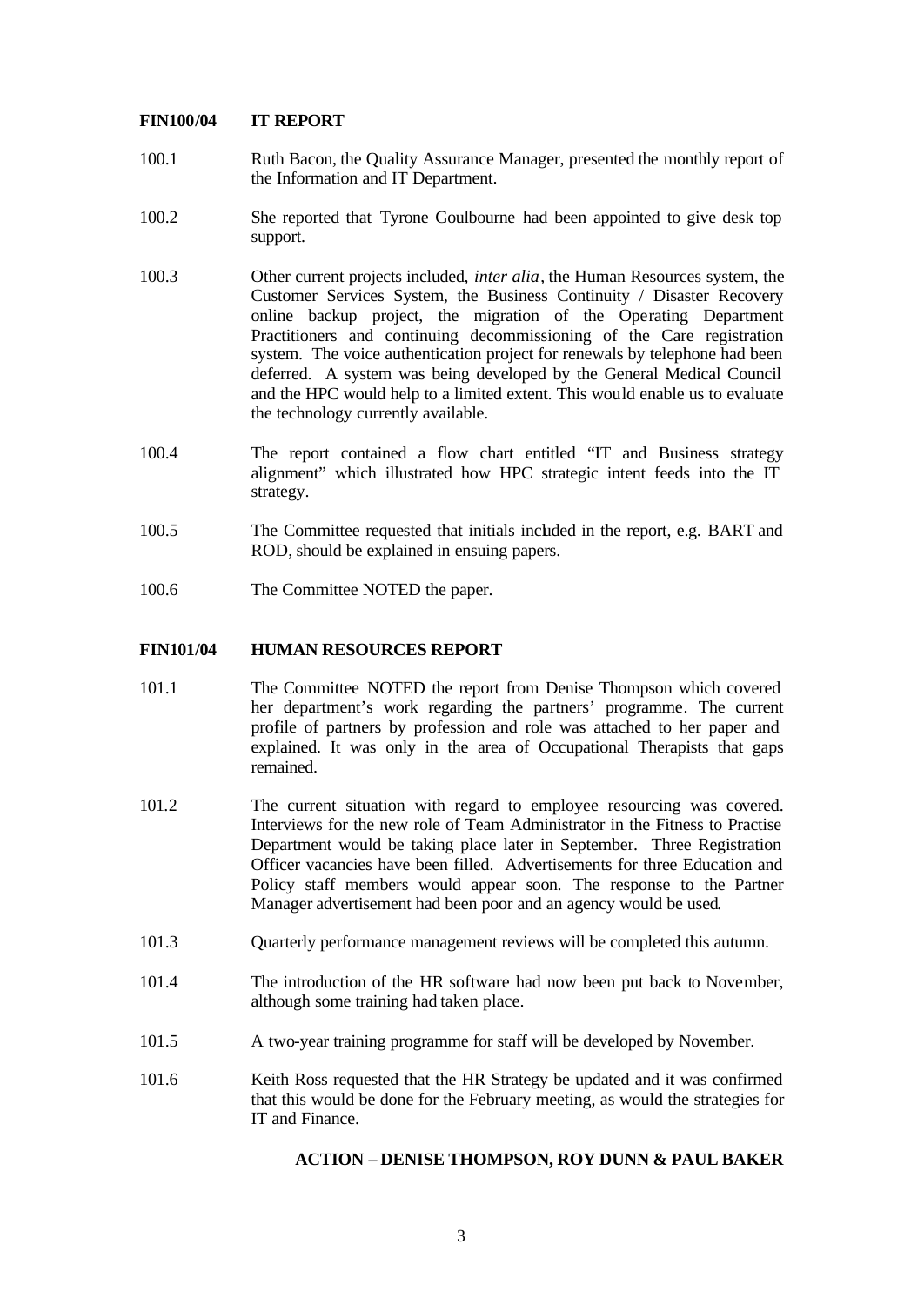# **FIN102/04 HOTEL CORPORATE RATES**

- 102.1 Paul Baker presented a paper which indicated that P&O Travel had been negotiating room rates with a number of hotel groups, thus securing us discounts over the rack rates normally offered to individuals.
- 102.2 A system was being set up whereby P&O Travel would pay for the hotel accommodation and evening meals to which individuals were entitled, thus reducing their "up-front" expenditure and the expense claims to the HPC.
- 102.3 It was noted that Daniel Ross had further contacts for reducing rates. It was agreed that this information be sought and passed on to P&O Travel.
- 102.4 The Committee AGREED that the Finance Staff implement a scheme whereby P&O Travel arrange hotel accommodation for all categories at discounted corporate rates not exceeding permitted levels of expenditure, with one monthly settlement to P&O Travel.
- 102.5 It was noted that Council members were still permitted to suggest suitable accommodation for themselves. P&O Travel would do their best to fulfil individual's requirements at the best possible rates.

# **FIN103/04 ATTENDANCE ALLOWANCES**

- 103.1 Paul Baker presented a paper which set out the rates currently being paid by most of the similar organisations to the HPC.
- 103.2 It was noted that under CPSM nothing had been paid and everything was done by Council Members and others on a voluntary basis.
- 103.3 It was AGREED that the rates for partners remain at their present levels for the foreseeable future and it was CONFIRMED that no allowances for preparation time should be paid.
- 103.4 It was NOTED that it was for Council to look at the feasibility of changing rates for Council members in due course.

### **FIN104/04 INTEREST RATES ON DEPOSITS**

- 104.1 The Finance Director, Paul Baker, indicated that he had negotiated enhanced rates with NatWest Bank PLC, primarily using a Special Interest Bearing Account in place of the Business Reserve Account and using Corporate Bonds instead of weekly deposits on Treasury Reserve. He also had ascertained rates and service levels from a merchant bank.
- 104.2 It was AGREED that the detail in 104.1 above be implemented as soon as possible and that the Finance Director may make use of any NatWest deposit vehicle from time to time, commensurate with the organisation's requirements.